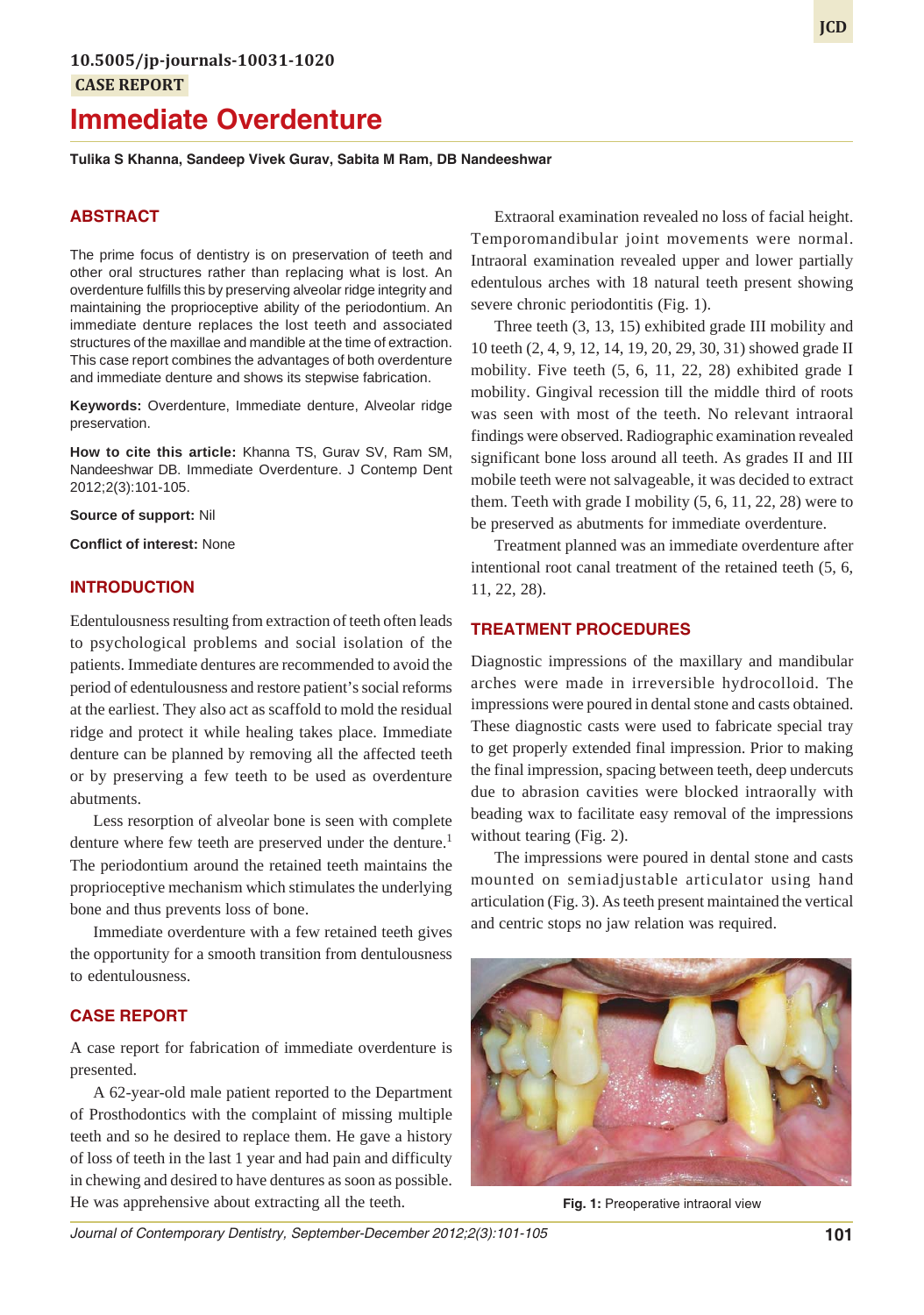Posterior teeth which exhibited grades II and III mobility (2, 3, 4, 13, 14, 15, 19, 20, 29, 30, 31) were trimmed from the casts. The casts were modified so that they would closely resemble the final shape of the ridges immediately after extraction for insertion of the immediate partial denture. Modifications on the cast were done using Jerbi's guidelines in 1966.<sup>2,3</sup> Posterior surgical templates were made with clear acrylic on these modified casts to help manipulate hard and soft tissues during extraction<sup>2</sup> (Fig. 4). Arrangement of the posterior teeth was done on the articulator followed by waxing and carving. These waxed up maxillary and mandibular partial dentures were processed. Finishing and polishing was done to avoid any roughness that may irritate the extraction wounds. The dentures and stent were disinfected in 5% betadine solution for 8 hours.

Posterior teeth (2, 3, 4, 13, 14, 15, 19, 20, 29, 30, 31) were extracted under local anesthesia. During extraction surgical stent was used as a reference to perform conservative alveoloplasty. The stents were tried over the extracted sites till they could be placed without tissue blanching. The dentures were now inserted intraorally (Fig. 5). Patient was instructed not to remove the denture for the first 24 hours and to swallow blood and saliva which collects in mouth. Cold packs were given to patient



**Fig. 2:** Final impressions



**Fig. 3:** Final casts mounted on semiadjustable articulator



**Fig. 4:** Surgical templates

immediately after extraction. Patient was asked to have liquid diet for that day and was recalled after 24 hours. At the recall visit the dentures were removed carefully and tissues checked for any sore spots. Occlusal adjustments were done at this visit.

During the course of healing of posterior ridges, mandibular teeth (22, 28) which were to serve as overdenture abutments, developed increased mobility and were required to be extracted. The treatment plan had to be changed at this stage. The patient would now receive an immediate overdenture for the maxillary arch and immediate denture for the mandibular arch. This was informed to the patient and consent was taken.

Intentional root canal treatment of the remaining abutment teeth (5, 6, 11) was carried out. After 3 months, posterior ridges healed well. Preliminary impression of maxillary and mandibular arches was made in alginate impression material. The impressions were poured in dental stone and casts were obtained. A partial impression tray was fabricated on these casts, this would record the edentulous distal extension region of the arch. The border molding was carried out on this tray and wash impression with zinc oxide eugenol (ZOE) was taken. The impressions were examined for completeness and placed back intraorally. This was done for both the arches. The impressions were picked up in perforated stock metal tray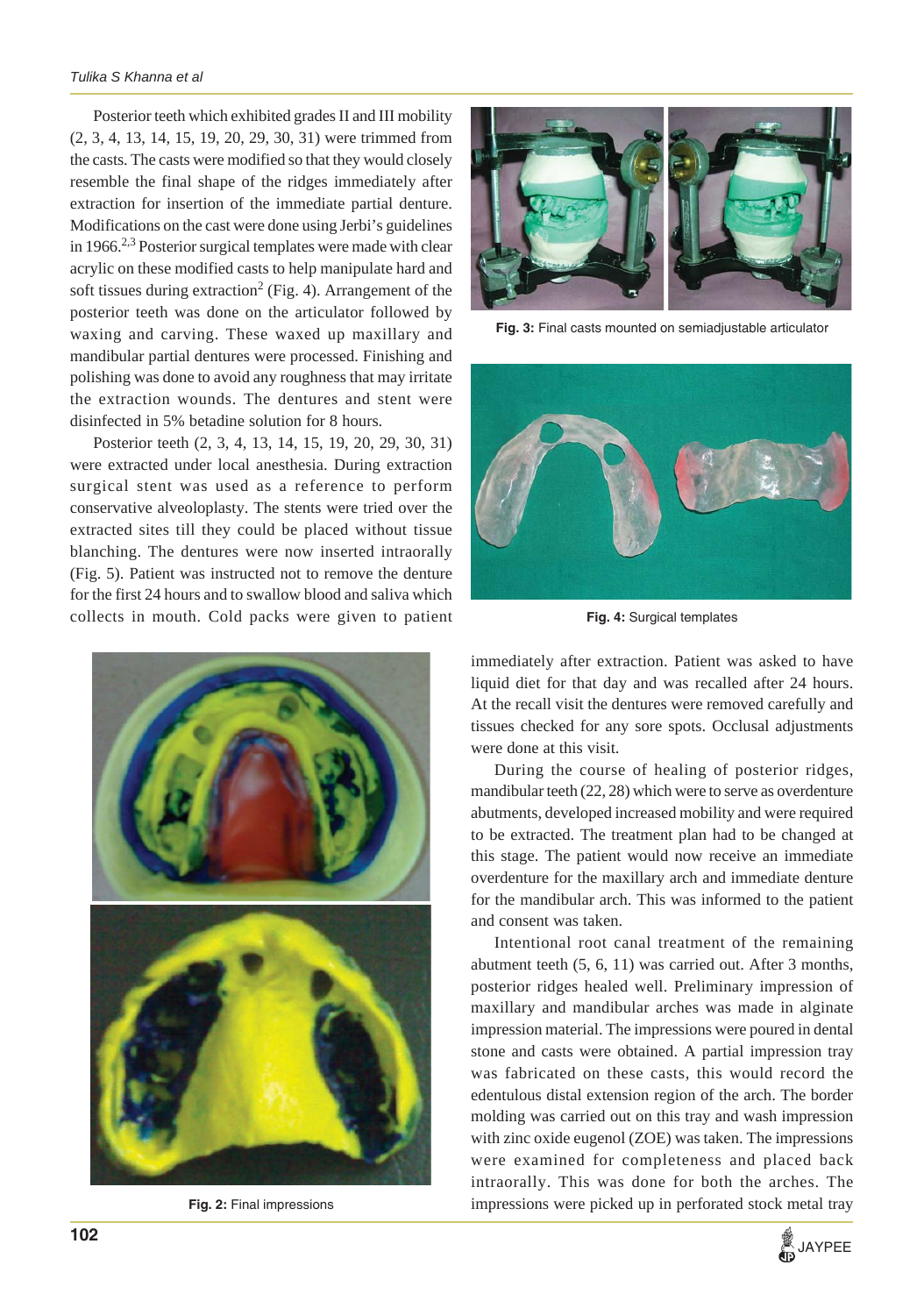#### *Immediate Overdenture*

which covered the anterior teeth and the posterior edentulous impression (Fig. 6). The picked up impression was poured in dental stone and master casts were retrieved. Self-cured temporary denture bases and occlusal rims were fabricated on the final cast. Jaw relation was carried out. Teeth selection was done keeping the patients' natural teeth in mind for shape, size and color. Master casts were mounted on semiadjustable articulator using face bow transfer and centric relation record.



**Fig. 5:** Insertion of immediate partial denture



**Fig. 6:** Final impressions

Arrangement of posterior teeth was done on the articulator and posterior try-in carried out in patient. Anterior teeth arrangement was completed on the articulator after trimming teeth on the cast which were to go for extraction (9, 22, 28) and contouring those which were to serve as overdenture abutments (5, 6, 11). The abutment teeth (5, 6, 11) were reduced to a dome shape only 2 mm above the gingival margin (Fig. 7). After the complete teeth arrangement and wax up, processing of the dentures was done. While packing relief was placed over the prepared abutment teeth to cater for the resiliency of the soft tissue of the ridge to get better stability.

Intraoral modification of the abutment teeth (5, 6, 11) was done before the extraction in the same way as done on the cast (Fig. 8). Amalgam plugs were placed on the root canal-filled teeth. Immediately after extraction, the dentures were inserted in patient's mouth (Fig. 9). Necessary occlusal corrections were done. Patient was asked to wear the denture for the first 24 hours and was recalled the next day. Instructions regarding eating, speaking, denture cleanliness were given to patient. Patient was also explained about the possibility to reline or remake the denture later. At the recall visit fluoride application of the abutment teeth was done to minimize the risk of caries in these teeth.

# **DISCUSSION**

Patients who are about to lose all of their natural teeth in one or both jaws may create a dilemma for themselves and their dentists. A conventional complete denture requires a significant postextraction waiting period before prosthetic impressions can be attempted on a reasonably stable residual ridge. The patient must go without teeth for several weeks leading to functional difficulty and social indignity before receiving the denture. The complete immediate denture offers a solution to this problem because it is constructed before the natural teeth are extracted and placed immediately afterward giving patient security and confidence.<sup>2</sup>

Other advantages of immediate denture being the denture acts as a bandage or splint to help control bleeding; to protect against trauma from the tongue, food or teeth if present in the opposing arch, and to promote rapid healing.<sup>1,4</sup> Patients regain adequate function in speech, deglutition and mastication much sooner compared to conventional complete denture, many patients are not afraid to have teeth removed if they can have them replaced immediately. The remaining teeth aid in establishing the vertical dimension of occlusion and in positioning the artificial replacement. The disadvantages include initial high ridge resorption which often makes relining or remaking compulsory.

Retaining roots beneath dentures aids in preservation of proprioception and reduce bone resorption. By retaining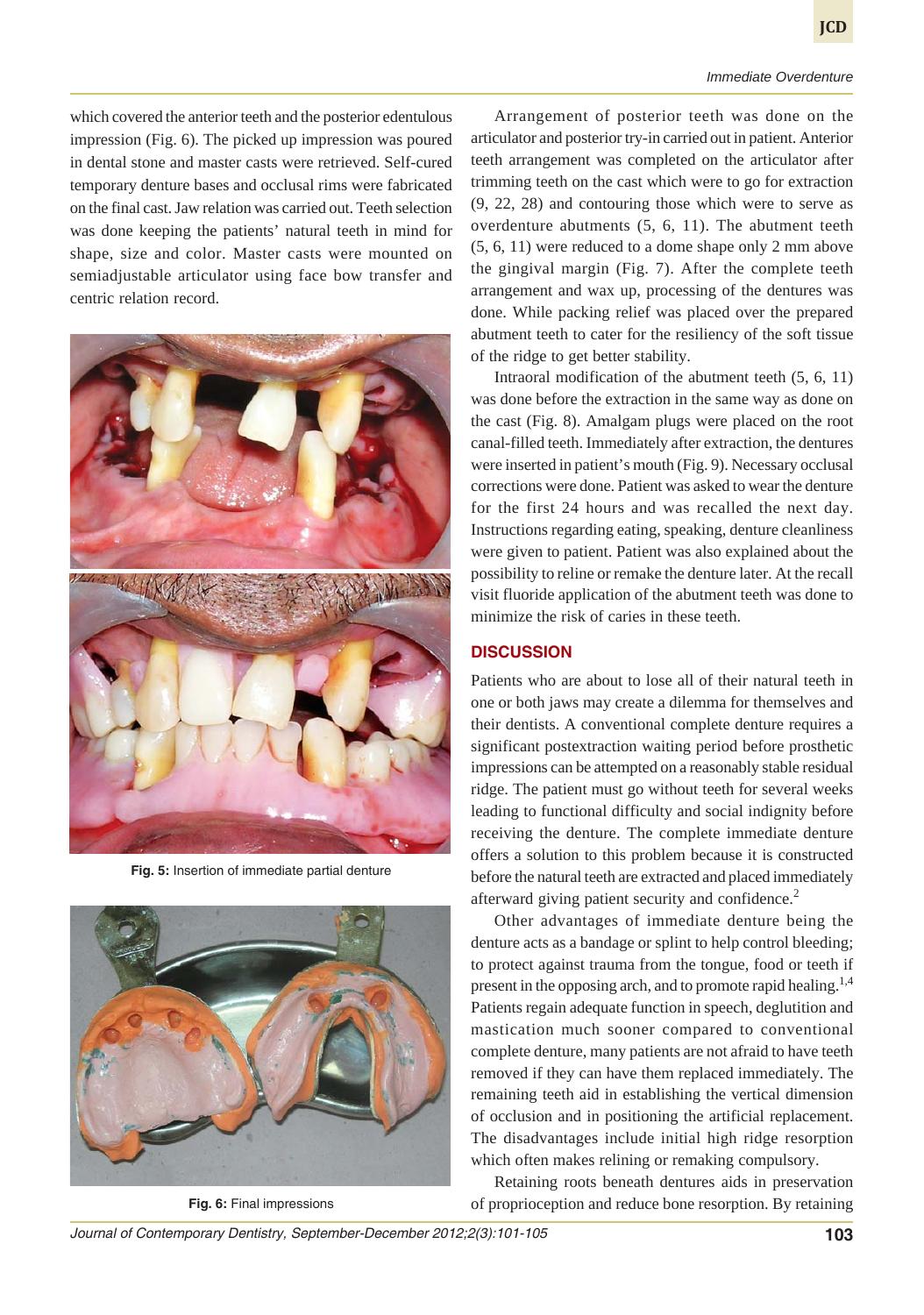

**Fig. 7:** Final casts



**Fig. 9:** Insertion of maxillary immediate overdenture and mandibular immediate denture

In the present case, the selected abutment teeth were reduced so that only 2 mm crown remains above gingival margin. The reduction in crown height for overdenture has several advantages. This creates adequate space for the overlying artificial denture tooth and denture base, reduces the lateral stresses and lever action of the tooth. It also forms the basis of using periodontally compromised teeth which otherwise would have been indicated for extraction.

The retained tooth roots, used for overdenture, transfer occlusal forces to the alveolar bone through the periodontal ligament and maintain alveolar ridge morphology.<sup>5,6</sup>

Pacer and Bowman found that the overdenture patient possessed more typical sensory function which is closer to natural teeth than a complete denture patient in discriminating between occlusal forces. The periodontal receptors also actively influence the cyclic joint movements of mastication by influencing the muscles of mastication by their proprioceptive feedback mechanism.7

The two-phase procedure was followed to ensure proper healing of posterior segment before denture placement and at the same time avoids initial rapid resorption in crucial maxillary and mandibular posterior regions.



**Fig. 8:** Abutment teeth (5, 6, 11) prepared intraorally and anterior teeth extraction

the mandibular canines in the use of an overdenture, the resorption of the alveolar bone surrounding these teeth was shown to be reduced by eight times between the canines and it also preserved in both height and width posterior to the canines.<sup>4</sup>